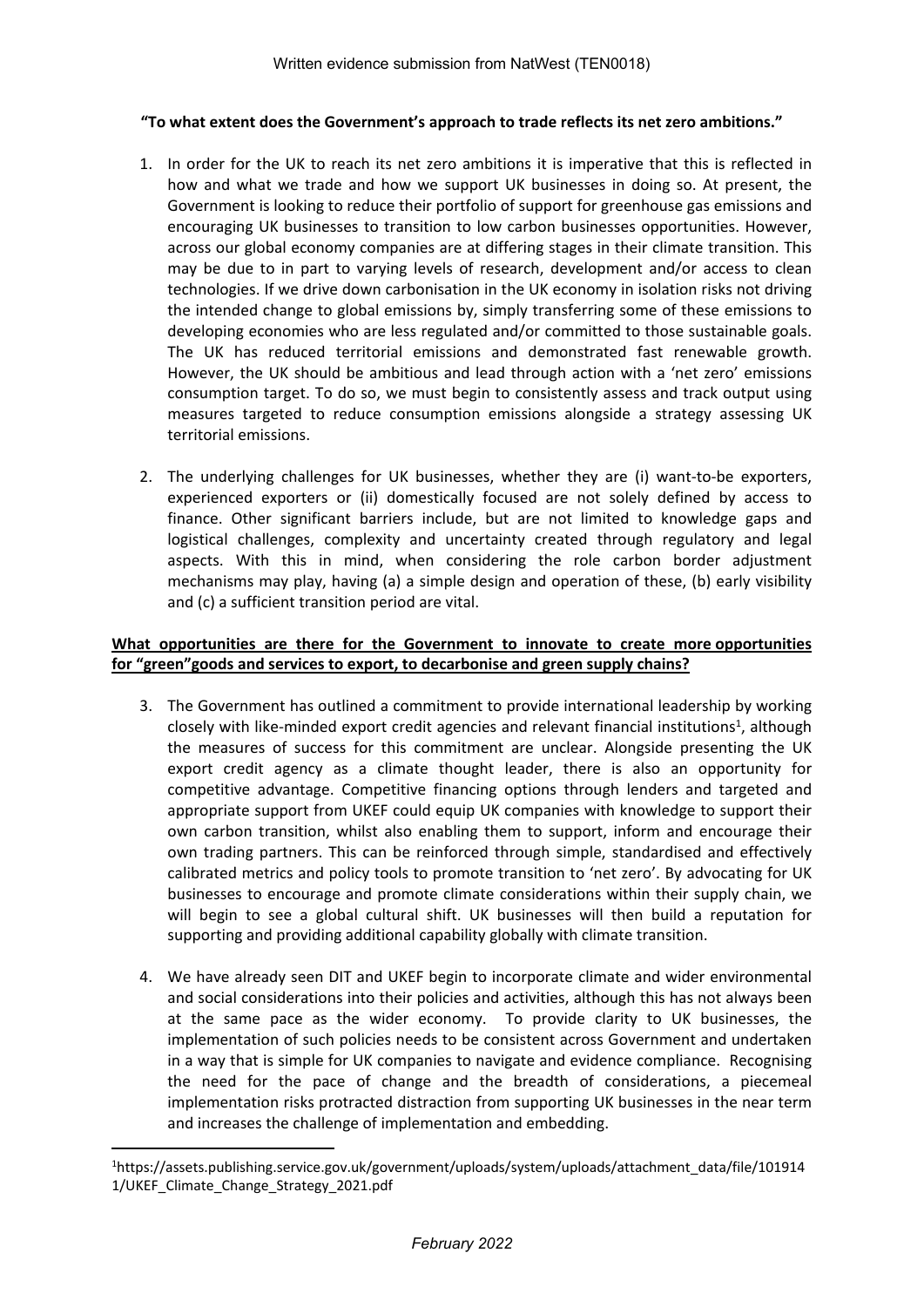## **To what extent have the Department for International Trade and UK Export Finance changed their working practices in order to bring together the Government's environment and trade policies?**

5. In 2020 UKEF put in place a £2bn direct lending facility dedicated to financing clean growth projects, with the aim of supporting opportunities to the UK supply chain. This included the launch of the General Export Facility, Export Development Guarantee and Transition Export Development Guarantee<sup>2</sup>. Furthermore, UK Freeports support UK businesses to take an active role in addressing the climate challenge given the UK Government see the Freeports as an opportunity to contribute to the wider decarbonisation agenda and 'net zero' ambition. The majority of UK Freeports are intending to expand supply chains relating to offshore wind. Also, the support of construction of sustainable and low carbon buildings and infrastructure as part of establishing the UK Freeport including the adoption of Electric Vehicles. A proliferation of support schemes and fragmentation across multiple specific sectors and initiatives risks creating a confusing landscape for UK companies and challenge of propositions that struggle to reach viable scale. It also does not address the information barriers UK businesses experience in Trade more generally and especially in transitioning to green. We need a co-ordinated, well-structured framework which makes it coherent and accessible to give UK businesses the support they need in contributing to the Government's Net Zero ambitions.

## **What might be the impacts of measures introduced by the UK's trading partners designed to reduce reliance on carbon-intensive fossil fuels – for example carbon border adjustment mechanisms – on UK trade?**

- 6. *Our Recommendation*: The Government explores, along with other international trading partners, a carbon border tax adjustment system that reflects the differential in carbon taxes around sectoral carbon pricing compliance schemes and, where compliance schemes don't exist, links to an environmentally-credible voluntary carbon market.
- 7. *Benefits*: A level playing field for UK producers and exporters will provide confidence to businesses and facilitate the flow of finance for investment. It will also encourage innovation in the UK and internationally and reduce UK consumption based emissions.
- 8. *Issues*: The issue of creating a level playing field is challenging. To date much of the UK's (and other OECD countries') has come from shifting emissions production to emerging market economies. The UK and EU lead on carbon pricing for their compliance markets but others are being set up with the price of carbon and coverage increasing although many carbon pricing schemes are well below the social cost of carbon.
- 9. As the net zero transition accelerates, it is important for the UK to consider the reduction of consumption based emissions from imports and enable UK businesses to innovate for low carbon solutions. Creating a carbon border tax adjustment system would ensure that high carbon imports do not have a significant advantage over lower carbon UK (or other low carbon economy) production. Whilst not the only factor in mobilising finance for UK businesses to support growth, a well-designed, robust, long-term scheme would build policy certainty.

<sup>2</sup>https://assets.publishing.service.gov.uk/government/uploads/system/uploads/attachment\_data/file/101914 1/UKEF\_Climate\_Change\_Strategy\_2021.pdf